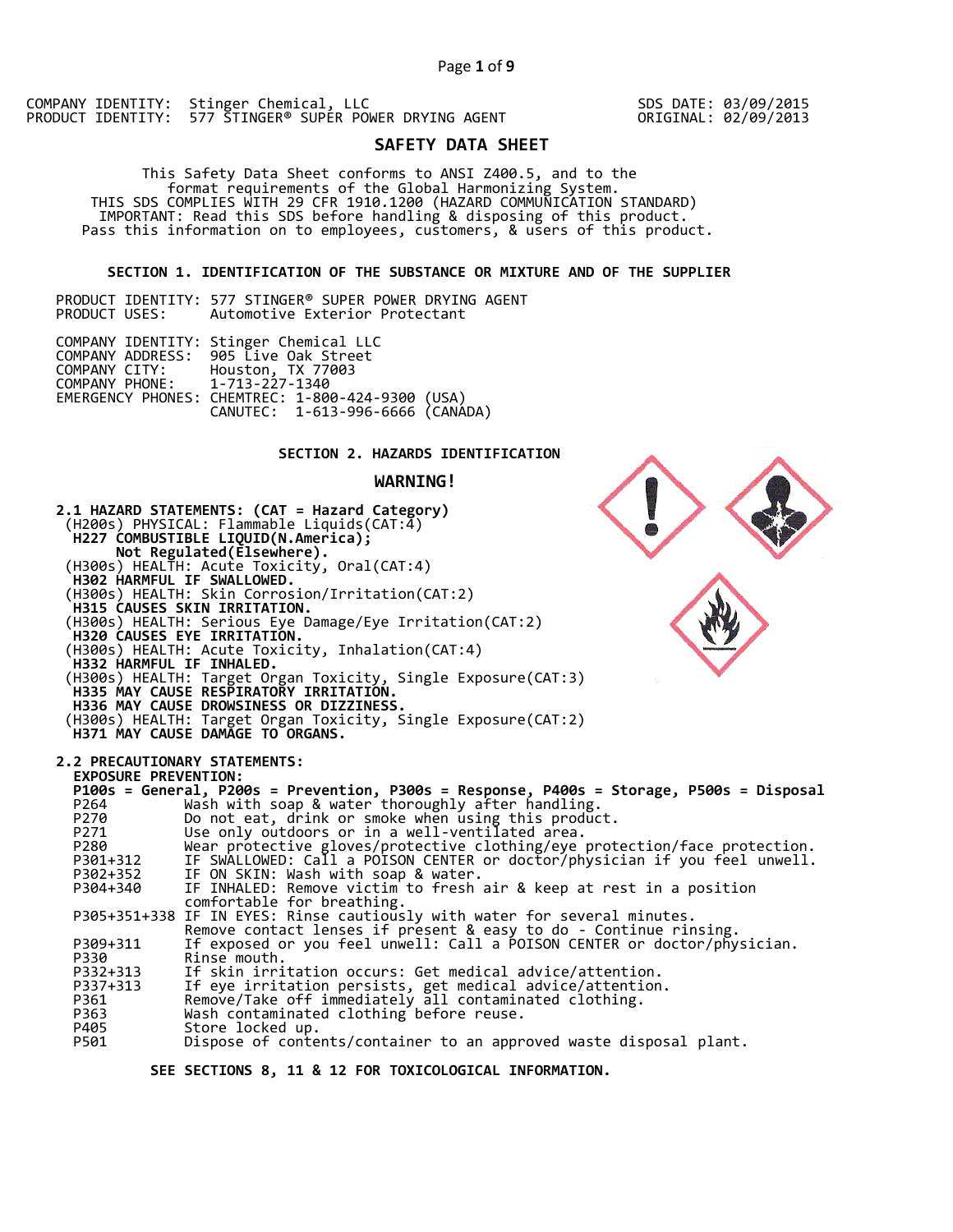|  | COMPANY IDENTITY: Stinger Chemical, LLC                 |  |
|--|---------------------------------------------------------|--|
|  | PRODUCT IDENTITY: 577 STINGER® SUPER POWER DRYING AGENT |  |

SDS DATE: 02/09/2015 ORIGINAL: 02/09/2015

### **SECTION 3. COMPOSITION/INFORMATION ON INGREDIENTS**

| MATERIAL                    | CAS#         | <b>EINECS#</b>           | WT %     |
|-----------------------------|--------------|--------------------------|----------|
| Water                       | 7732-18-5    | 231-791-2                | 65-75    |
| Quaternary Amine            | Confidential | -                        | 20-30    |
| Sweetened Middle Distillate | 64741-86-2   |                          | $5 - 15$ |
| 2-Butoxyethanol             | 111-76-2     | 203-905-0                | $0 - 10$ |
| C9-11 Alcohols, Ethoxylated | 68439-46-3   | $\overline{\phantom{0}}$ | A-5      |

The specific chemical component identities and/or the exact component percentages of this material may be withheld as trade secrets. This information is made available to health professionals, employees, and designated representatives in accordance with the applicable provisions of 29 CFR 1910.1200̄ (I)(1).  $\overline{\phantom{a}}$ 

TRACE COMPONENTS: Trace ingredients (if any) are present in < 1% concentration, (< 0.1% for potential carcinogens, reproductive toxins, respiratory tract mutagens, and sensitizers). None of the trace ingredients contribute significant additional hazards at the concentrations that may be present in this product. All pertinent hazard information has been provided in this document, per the requirements of the Federal Occupational Safety and Health Administration Standard (29 CFR 1910.1200), U.S. State equivalents, and Canadian Hazardous Materials Identification System Standard (CPR 4).

### **SECTION 4. FIRST AID MEASURES**

4.1 MOST IMPORTANT SYMPTOMS/EFFECTS, ACUTE & CHRONIC: See Section 11 for symptoms/effects, acute & chronic.

4.2 GENERAL ADVICE:

 First Aid responders should pay attention to self-protection and use the recommended protective clothing (chemical resistant gloves, splash protection). If potential for exposure exists, refer to Section 8 for specific personal protective equipment.

4.3 EYE CONTACT:

 If this product enters the eyes, check for and remove any contact lenses. Open eyes while under gently running water. Use sufficient force to open eyelids. "Roll" eyes to expose more surface. <u>Minimum</u> flushing is for 15 minutes. Seek immediate medical attention.

4.4 SKIN CONTACT:

 If the product contaminates the skin, immediately begin decontamination with running water. <u>Minimum</u> flushing is for 15 minutes. Remove contaminated clothing, taking care not to contaminate eyes. If skin becomes irritated and irritation persists, medical attention may be necessary. Wash contaminated clothing before reuse, discard contaminated shoes.

4.5 INHALATION:

 After high vapor exposure, remove to fresh air. If breathing is difficult, give oxygen. If breathing has stopped, trained personnel should immediately begin artificial respiration. If the heart has stopped, trained personnel should immediately begin cardiopulmonary resuscitation (CPR). Seek immediate medical attention.

4.6 SWALLOWING:

 If swallowed, CALL PHYSICIAN OR POISON CONTROL CENTER FOR MOST CURRENT INFORMATION. If professional advice is not available, give two glasses of water to drink. DO NOT INDUCE VOMITING. Never induce vomiting or give liquids to someone who is unconscious, having convulsions, or unable to swallow. Seek immediate medical attention.

- 4.7 RESCUERS: Victims of chemical exposure must be taken for medical attention. Rescuers should be taken for medical attention, if necessary. Take a copy of label and SDS to physician or health professional with victim.
- 4.8 NOTES TO PHYSICIAN:
- There is no specific antidote. Treatment of overexposure should be directed at the control of symptoms and the clinical condition of the patient. Any material aspirated during vomiting may cause lung injury. Therefore, emesis should not be induced mechanically or pharmacologically. If it is considered necessary to evacuate the stomach contents, this should be done by means least likely to cause aspiration (such as: Gastric lavage after endotracheal intubation).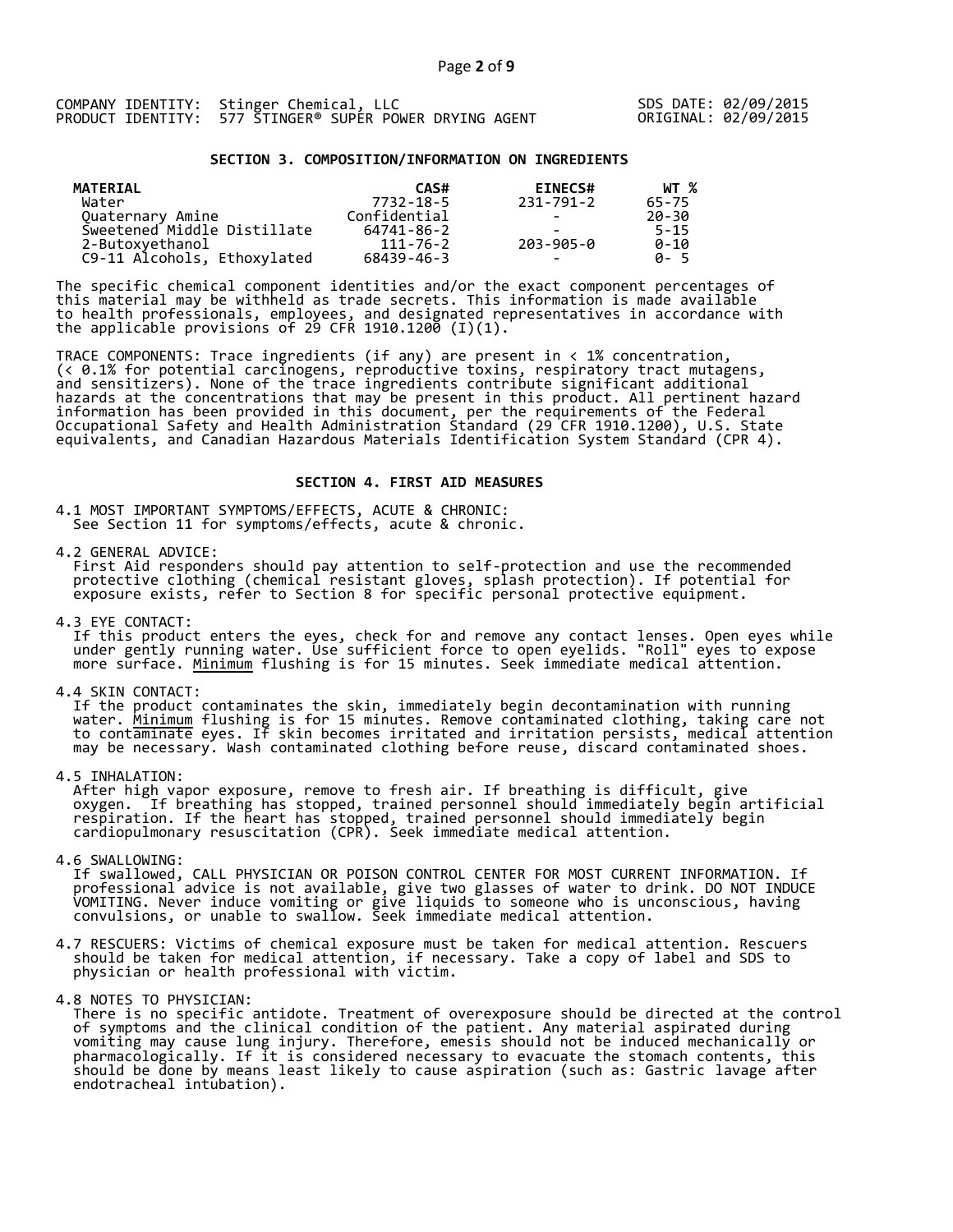# **SECTION 5. FIRE FIGHTING MEASURES**

- 5.1 FIRE & EXPLOSION PREVENTIVE MEASURES: NO open flames. Above flash point, use a closed system, ventilation, explosion-proof electrical equipment, lighting.
- 5.2 SUITABLE (& UNSUITABLE) EXTINGUISHING MEDIA: Use dry powder, AFFF, alcohol-resistant foam, water spray, carbon dioxide.
- 5.3 SPECIAL PROTECTIVE EQUIPMENT & PRECAUTIONS FOR FIRE FIGHTERS: Water spray may be ineffective on fire but can protect fire-fighters & cool closed containers. Use fog nozzles if water is used. Do not enter confined fire-space without full bunker gear. (Helmet with face shield, bunker coats, gloves & rubber boots).
- 5.4 SPECIFIC HAZARDS OF CHEMICAL & HAZARDOUS COMBUSTION PRODUCTS: COMBUSTIBLE! Isolate from oxidizers, heat, & open flame. Closed containers may explode if exposed to extreme heat. Applying to hot surfaces requires special precautions. Empty container very hazardous! Continue all label precautions!

# **SECTION 6. ACCIDENTAL RELEASE MEASURES**

- 6.1 SPILL AND LEAK RESPONSE AND ENVIRONMENTAL PRECAUTIONS: Uncontrolled releases should be responded to by trained personnel using pre-planned procedures. No action shall be taken involving personal risk without suitable training. Keep unnecessary and unprotected personnel from entering spill area. Do not touch or walk through material. Avoid breathing vapor or mist. Provide adequate ventilation. Proper protective equipment should be used. In case of a spill, clear the affected area, protect people, and respond with trained personnel. ELIMINATE all ignition sources (no smoking, flares, sparks, or flames in immediate area).
- 6.2 PERSONAL PRECAUTIONS, PROTECTIVE EQUIPMENT, EMERGENCY PROCEDURES: The proper personal protective equipment for incidental releases (such as: 1 Liter of the product released in a well-ventilated area), use impermeable gloves, they should be Level B: **triple-gloves (rubber gloves and nitrile gloves over latex gloves), chemical resistant suit and boots, hard-hat, and Self-Contained Breathing Apparatus** specific for the material handled, goggles, face shield, and appropriate body protection. In the event of a large release, use impermeable gloves, specific for the material handled, chemically resistant suit and boots, and hard hat, and Self-Contained Breathing Apparatus or respirator.

 Personal protective equipment are required wherever engineering controls are not adequate or conditions for potential exposure exist. Select NIOSH/MSHA approved based on actual or potential airborne concentrations in accordance with latest OSHA and/or ANSI recommendations.

6.3 ENVIRONMENTAL PRECAUTIONS:

 Stop spill at source. Construct temporary dikes of dirt, sand, or any appropriate readily available material to prevent spreading of the material. Close or cap valves and/or block or plug hole in leaking container and transfer to another container. Keep from entering storm sewers and ditches which lead to waterways, and if necessary, call the local fire or police department for immediate emergency assistance.

6.4 METHODS AND MATERIAL FOR CONTAINMENT & CLEAN-UP:

 Absorb spilled liquid with polypads or other suitable absorbent materials. If necessary, neutralize using suitable buffering material, (acid with soda ash or base with phosphoric acid), and test area with litmus paper to confirm neutralization. Clean up with non-combustible absorbent (such as: sand, soil, and so on). Shovel up and place all spill residue in suitable containers. dispose of at an appropriate waste disposal facility according to current applicable laws and regulations and product characteristics at time of disposal (see Section 13 - Disposal Considerations).

6.5 NOTIFICATION PROCEDURES:

 In the event of a spill or accidental release, notify relevant authorities in accordance with all applicable regulations. US regulations require reporting release of this material to the environment which exceed the applicable reportable quantity or oil spills which could reach any waterway including intermittent dry creeks. The National Response Center can be reached at (800)424-8802.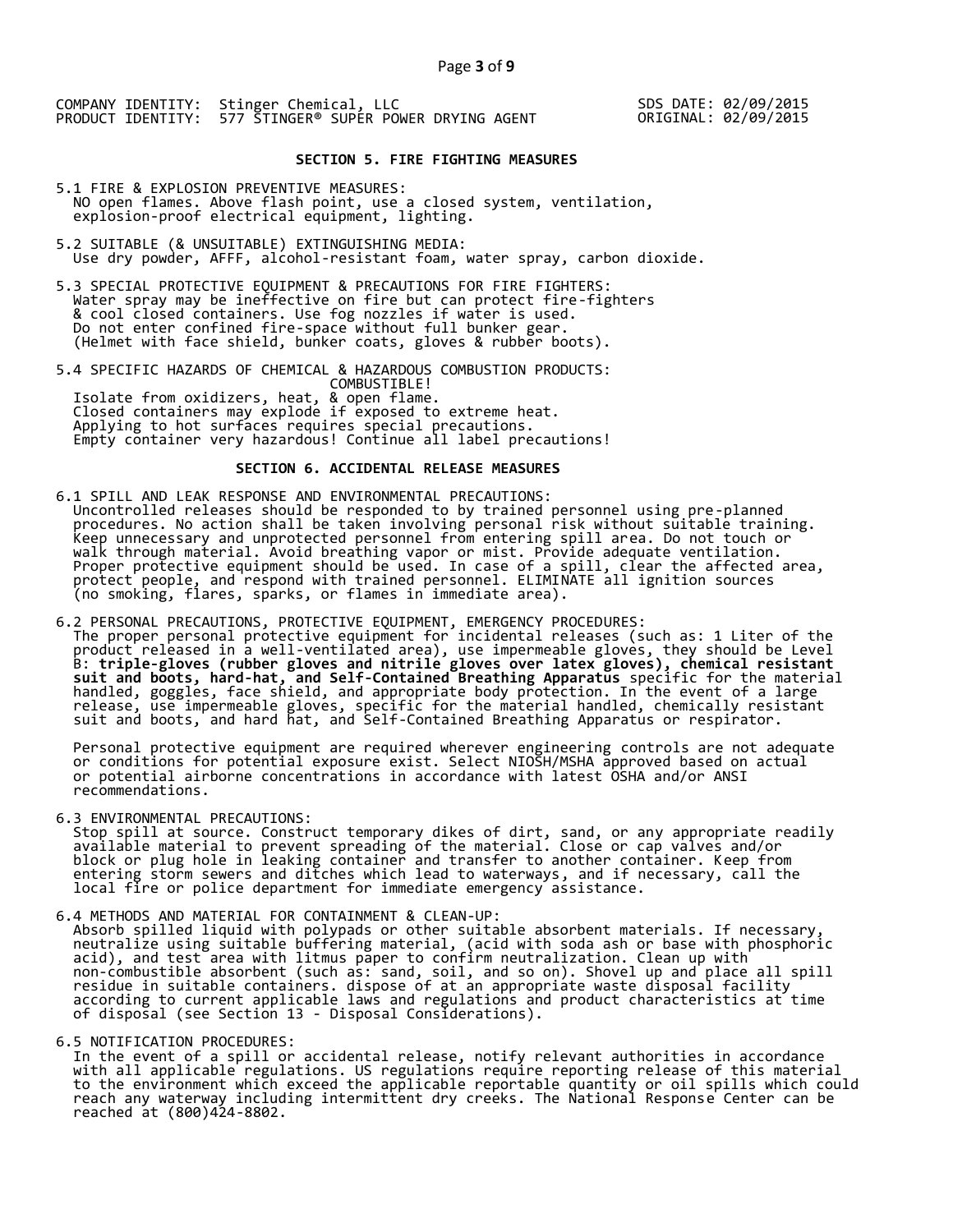# **SECTION 7. HANDLING AND STORAGE**

7.1 PRECAUTIONS FOR SAFE HANDLING: Isolate from oxidizers, heat, & open flame. Use only with adequate ventilation. Avoid or repeated breathing of vapor or spray mist. Do not get in eyes, on skin or clothing. Consult Safety Equipment Supplier. Wear goggles, face shield, gloves, apron & footwear impervious to material. Wash clothing before reuse. Avoid free fall of liquid. Ground containers when transferring. Do not flame cut, braze, or weld. Empty container very hazardous! Continue all label precautions!

7.2 CONDITIONS FOR SAFE STORAGE, INCLUDING ANY INCOMPATIBILITIES: Isolate from strong oxidants. Do not store above 49 C/120 F. Keep container tightly closed & upright when not in use to prevent leakage.

### **SECTION 7. HANDLING AND STORAGE (CONTINUED)**

7.3 NONBULK: CONTAINERS:

 Store containers in a cool, dry location, away from direct sunlight, sources of intense heat, or where freezing is possible. Material should be stored in secondary containers or in a diked area, as appropriate. Store containers away from incompatible chemicals (see Section 10, Stability and Reactivity). Post warning and "NO SMOKING" signs in storage and use areas, as appropriate. Empty containers should be handled with care. Never store food, feed, or drinking water in containers which held this product.

7.4 BULK CONTAINERS:

 All tanks and pipelines which contain this material must be labeled. Perform routine maintenance on tanks or pipelines which contain this product. Report all leaks immediately to the proper personnel.

7.5 TANK CAR SHIPMENTS:

 Tank cars carrying this product should be loaded and unloaded in strict accordance with tank-car manufacturer's recommendation and all established on-site safety procedures. Appropriate personal protective equipment must be used (see Section 8, Engineering Controls and Personal Protective Equipment.). All loading and unloading equipment must be inspected, prior to each use. Loading and unloading operations must be attended, at all times. Tank cars must be level, brakes must be set or wheels must be locked or blocked prior to loading or unloading. Tank car (for loading) or storage tanks (for unloading) must be verified to be correct for receiving this product and be properly prepared, prior to starting the transfer operations. Hoses must be verified to be in the correct positions, before starting transfer operations. A sample (if required) must be taken and verified (if required) prior to starting transfer operations. All lines must be blown-down and purged before disconnecting them from the tank car or vessel.

7.6 PROTECTIVE PRACTICES DURING MAINTENANCE OF CONTAMINATED EQUIPMENT: Follow practices indicated in Section 6 (Accidental Release Measures). Make certain application equipment is locked and tagged-out safely. Always use this product in areas where adequate ventilation is provided. Collect all rinsates and dispose of according to applicable Federal, State, Provincial, or local procedures.

7.7 EMPTY CONTAINER WARNING:

 Empty containers may contain residue and can be dangerous. Do not attempt to refill or clean containers without proper instructions. Empty drums should be completely drained and safely stored until appropriately reconditioned or disposed. Empty containers should be taken for recycling, recovery, or disposal through suitably qualified or licensed contractor and in accordance with governmental regulations. **DO NOT PRESSURIZE, CUT, WELD, BRAZE, SOLDER, DRILL, GRIND, OR EXPOSE SUCH CONTAINERS TO HEAT, FLAME, SPARKS, STATIC ELECTRICITY, OR OTHER SOURCES OF IGNITION. THEY MAY BURST AND CAUSE INJURY OR DEATH.**

## **SECTION 8. EXPOSURE CONTROLS/PERSONAL PROTECTION**

| <b>8.1 EXPOSURE LIMITS:</b> |              |                                                                                                   |                    |             |
|-----------------------------|--------------|---------------------------------------------------------------------------------------------------|--------------------|-------------|
| <b>MATERIAL</b>             | CAS#         |                                                                                                   | EINECS# TWA (OSHA) | TLV (ACGIH) |
| Water                       | 7732-18-5    | 231-791-2                                                                                         | None Known         | None Known  |
| Quaternary Amine            | Confidential | <b>Contract Contract</b>                                                                          | None Known         | None Known  |
| Sweetened Middle Distillate | 64741-86-2   | $\mathcal{L}_{\text{max}}$ and $\mathcal{L}_{\text{max}}$ . The set of $\mathcal{L}_{\text{max}}$ | 200 mg/m3          | 200 mg/m3   |
| 2-Butoxyethanol             | 111-76-2     |                                                                                                   | 203-905-0 50 ppm S | 20 ppm S    |
| C9-11 Alcohols, Ethoxylated | 68439-46-3   | <b>Contract Contract</b>                                                                          | None Known         | None Known  |

This product contains no EPA Hazardous Air Pollutants (HAP) in amounts  $> 0.1\%$ . EPA Hazardous Air Pollutants may be present in trace amounts (less than 0.1%): Cumene, Polycyclic Aromatics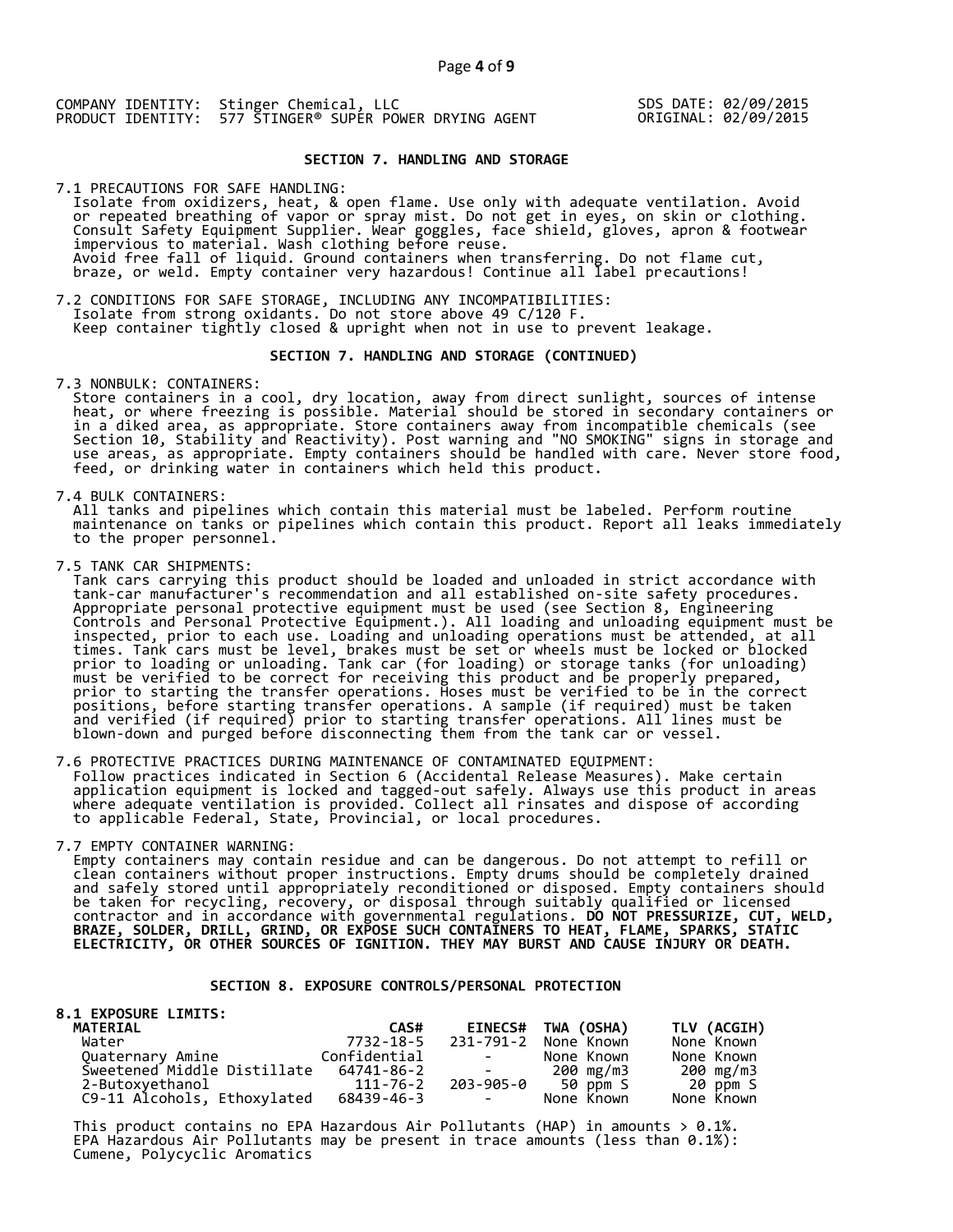# **SECTION 8. EXPOSURE CONTROLS/PERSONAL PROTECTION (CONTINUED)**

### **8.2 APPROPRIATE ENGINEERING CONTROLS:**

#### RESPIRATORY EXPOSURE CONTROLS

 Airborne concentrations should be kept to lowest levels possible. If vapor, dust or mist is generated and the occupational exposure limit of the product, or any component of the product, is exceeded, use appropriate NIOSH or MSHA approved air purifying or air-supplied respirator authorized in 29 CFR 1910.134, European Standard EN 149, or applicable State regulations, after determining the airborne concentration of the contaminant. Air supplied respirators should always be worn when airborne concentration of the contaminant or oxygen content is unknown. Maintain airborne contaminant concentrations below exposure limits. If adequate ventilation is not available or there is potential for airborne exposure above the exposure limits, a respirator may be worn up to the respirator exposure limitations, check with respirator equipment manufacturer's recommendations/limitations. For particulates, a particulate respirator (NIOSH Type N95 or better filters) may be worn. If oil particles (such as: lubricants, cutting fluids, glycerine, and so on) are present, use a NIOSH Type R or P filter. For a higher level of protection, use positive pressure supplied air respiration protection or Self-Contained Breathing Apparatus or if oxygen levels are below 19.5% or are unknown.

 EMERGENCY OR PLANNED ENTRY INTO UNKNOWN CONCENTRATIONS OR IDLH CONDITIONS Positive pressure, full-face piece Self-Contained Breathing Apparatus; or positive pressure, full-face piece Self-Contained Breathing Apparatus with an auxilliary positive pressure Self-Contained Breathing Apparatus.

VENTILATION<br>LOCAL EXHAUST: LOCAL EXHAUST: Necessary MECHANICAL (GENERAL): Necessary<br>SPECIAL: None OTHER: None SPECIAL: None OTHER: None Please refer to ACGIH document, "Industrial Ventilation, A Manual of Recommended Practices", most recent edition, for details.

### **8.3 INDIVIDUAL PROTECTION MEASURES, SUCH AS PERSONAL PROTECTIVE EQUIPMENT:**

EYE PROTECTION:

 Safety eyewear complying with an approved standard should be used when a risk assessment indicates this is necessary to avoid exposure to liquid splashes, mists or dusts. If contact is possible, chemical splash goggles should be worn, when a higher degree of protection is necessary, use splash goggles or safety glasses. Face-shields are recommended when the operation can generate splashes, sprays or mists.

HAND PROTECTION:

 Use gloves chemically resistant to this material. Glove must be inspected prior to use. Preferred examples: Butyl rubber, Chlorinated Polyethylene, Polyethylene, Ethyl vinyl alcohol laminate ("EVAL"), Polyvinyl alcohol ("PVA"). Examples of acceptable glove barrier materials include: Natural rubber ("latex"), Neoprene, Nitrile/butadiene rubber ("nitrile") or ("NBR"), Polyvinyl chloride ("PVC") or "vinyl"), Viton. Chemical-resistant, impervious gloves complying with an approved standard should be worn at all times when handling chemical products if a risk assessment indicates this is necessary. Considering the parameters specified by the glove manufacturer, check during use that the gloves are still retaining their protective properties. It should be noted that the time to breakthrough for any glove material may be different for different glove manufacturers. In the case of mixtures, consisting of several substances, the protection time of the gloves cannot be accurately estimated. Use proper glove removal technique (without touching glove's outer surface) to avoid skin contact with this product. Dispose of contaminated gloves after use in accordance with applicable laws and good practices. Wash and dry hands.

#### BODY PROTECTION:

 Use body protection appropriate for task. Cover-all, rubber aprons, or chemical protective clothing made from impervious materials are generally acceptable, depending on the task.

### WORK & HYGIENIC PRACTICES:

 Wash hands, forearms and face thoroughly after handling chemical products, before eating, smoking and using toilet facilities and at the end of the working period. Provide readily accessible eye wash stations & safety showers. Remove clothing that becomes contaminated. Destroy contaminated leather articles. Launder or discard contaminated clothing.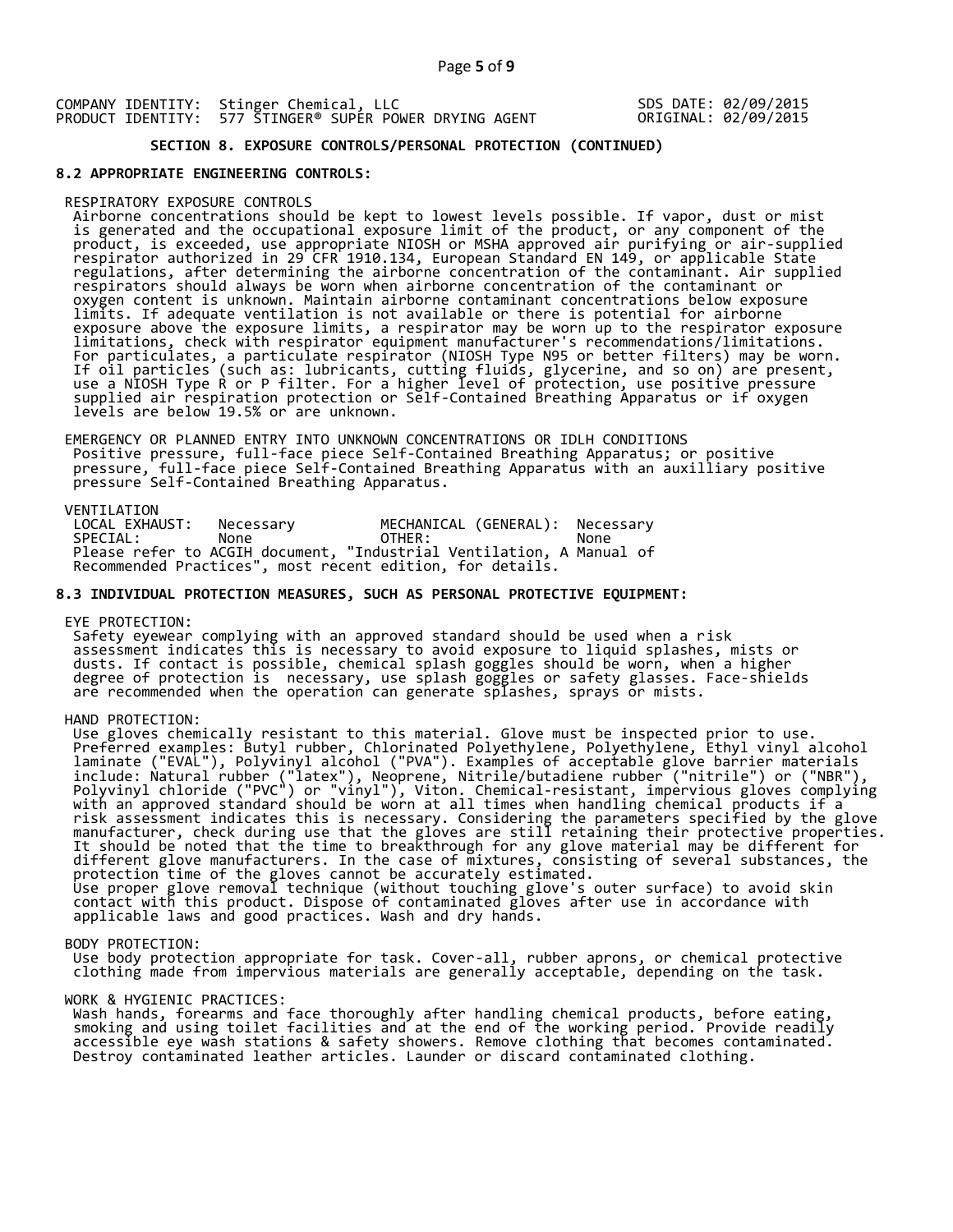| COMPANY IDENTITY: Stinger Chemical, LLC                 | SDS DATE: 02/09/2015 |
|---------------------------------------------------------|----------------------|
| PRODUCT IDENTITY: 577 STINGER® SUPER POWER DRYING AGENT | ORIGINAL: 02/09/2015 |

### **SECTION 9. PHYSICAL & CHEMICAL PROPERTIES**

| APPEARANCE:                                          | Liquid, Clear                                                                                                 |
|------------------------------------------------------|---------------------------------------------------------------------------------------------------------------|
| ODOR:                                                | Mild                                                                                                          |
| ODOR THRESHOLD:                                      | Not Available                                                                                                 |
| pH (Neutrality):                                     | Not Available                                                                                                 |
| MELTING POINT/FREEZING POINT:                        |                                                                                                               |
| BOILING RANGE (IBP, 50%, Dry Point):                 |                                                                                                               |
| FLASH POINT (TEST METHOD):                           | Not Available<br>111  136  332* C / 232  278  630* F (*=End Point)<br>62  C / 145  F (TCC) (Lowest Component) |
| EVAPORATION RATE (n-Butyl Acetate=1):                | Not Applicable                                                                                                |
| FLAMMABILITY CLASSIFICATION:                         | Class III-A                                                                                                   |
| LOWER FLAMMABLE LIMIT IN AIR (% by vol):             | 0.95 (Lowest Component)                                                                                       |
| UPPER FLAMMABLE LIMIT IN AIR (% by vol):             | Not Available                                                                                                 |
| VAPOR PRESSURE (mm of Hg)@20 C                       | 17.2                                                                                                          |
| VAPOR DENSITY (air=1):                               | 0.783                                                                                                         |
| GRAVITY @ 68/68 F / 20/20 C:                         |                                                                                                               |
| DENSITY:                                             | 0.996                                                                                                         |
| SPECIFIC GRAVITY (Water=1):                          | 0.998                                                                                                         |
| POUNDS/GALLON:                                       | 8.311                                                                                                         |
| WATER SOLUBILITY:                                    | Complete                                                                                                      |
| PARTITION COEFFICIENT (n-Octane/Water):              | Not Available                                                                                                 |
| AUTO IGNITION TEMPERATURE:                           | 254 C / 490 F                                                                                                 |
| DECOMPOSITION TEMPERATURE:                           | Not Available                                                                                                 |
| TOTAL VOC'S (TVOC)*:                                 | 6.0 Vol% / 54.1 g/L / .4 Lbs/Gal                                                                              |
| NONEXEMPT VOC'S (CVOC)*:                             | 17.0 Vol% / 54.1 g/L / .4 Lbs/Gal                                                                             |
| HAZARDOUS AIR POLLUTANTS (HAPS):                     | 0.0 Wt% /0.0 g/L / 0.000 Lbs/Gal                                                                              |
| NONEXEMPT VOC PARTIAL PRESSURE (mm of Hg @ 20 C)     | 0.0                                                                                                           |
| VISCOSITY @ 20 C (ASTM D445):                        | Not Available                                                                                                 |
| * Using CARB (California Air Resources Board Rules). |                                                                                                               |
|                                                      |                                                                                                               |

### **SECTION 10. STABILITY & REACTIVITY**

10.1 REACTIVITY & CHEMICAL STABILITY: Stable under normal conditions, no hazardous reactions when kept from incompatibles.

10.2 POSSIBILITY OF HAZARDOUS REACTIONS & CONDITIONS TO AVOID: Isolate from oxidizers, heat, & open flame.

10.3 INCOMPATIBLE MATERIALS: Reacts with strong oxidants, causing fire & explosion hazard.

10.4 HAZARDOUS DECOMPOSITION PRODUCTS: Carbon Monoxide, Carbon Dioxide from burning.

10.5 HAZARDOUS POLYMERIZATION: Will not occur.

# **SECTION 11. TOXICOLOGICAL INFORMATION**

# **11.1 ACUTE HAZARDS**

 11.11 EYE & SKIN CONTACT: Primary irritation to skin, defatting, dermatitis. Absorption thru skin increases exposure. Primary irritation to eyes, redness, tearing, blurred vision. Liquid can cause eye irritation. Wash thoroughly after handling.

 11.12 INHALATION: Anesthetic. Irritates respiratory tract. Acute overexposure can cause serious nervous system depression. Vapor harmful. Breathing vapor can cause irritation. Acute overexposure can cause harm to affected organs by routes of entry.

 11.13 SWALLOWING: Harmful or fatal if swallowed. Swallowing can cause abdominal irritation, nausea, vomiting & diarrhea. The symptoms of chemical pneumonitis may not show up for a few days.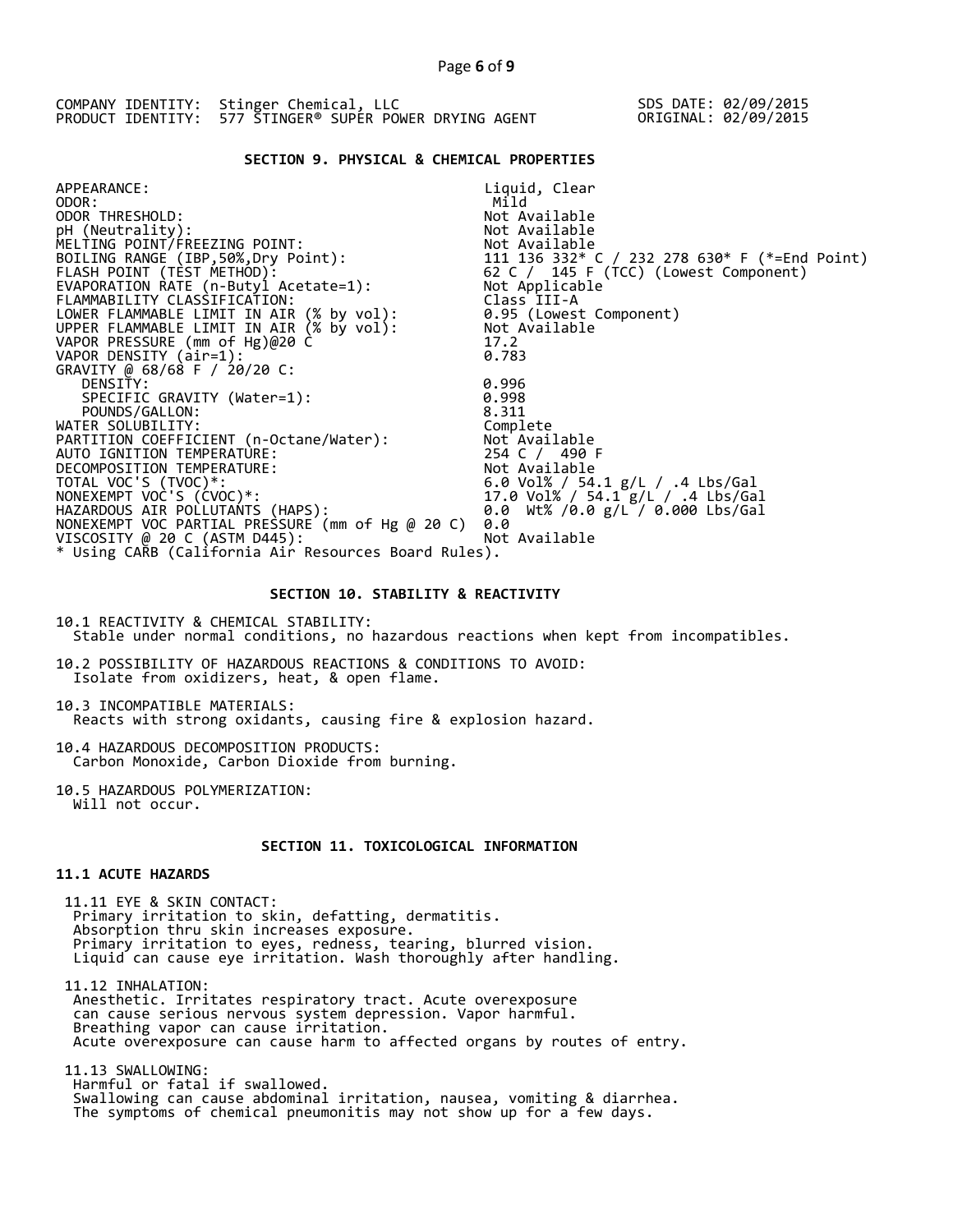### **SECTION 11. TOXICOLOGICAL INFORMATION (CONTINUED)**

### **11.2 SUBCHRONIC HAZARDS/CONDITIONS AGGRAVATED**

 MEDICAL CONDITIONS AGGRAVATED BY EXPOSURE: Pre-existing disorders of any target organs mentioned in this Document can be aggravated by over-exposure by routes of entry to components of this product. Persons with these disorders should avoid use of this product.

### **11.3 CHRONIC HAZARDS**

 11.31 CANCER, REPRODUCTIVE & OTHER CHRONIC HAZARDS: This product has no carcinogens listed by IARC, NTP, NIOSH, OSHA or ACGIH, as of this date, greater or equal to 0.1%. This product contains less than 1 ppm of Benzene. Not considered hazardous in such low concentrations. Absorption thru skin may be harmful.

11.32 TARGET ORGANS: May cause damage to target organs, based on animal data.

11.33 IRRITANCY: Irritating to contaminated tissue.

11.34 SENSITIZATION: No component is known as a sensitizer.

11.35 MUTAGENICITY: No known reports of mutagenic effects in humans.

11.36 EMBRYOTOXICITY: No known reports of embryotoxic effects in humans.

11.37 TERATOGENICITY: No known reports of teratogenic effects in humans.

11.38 REPRODUCTIVE TOXICITY: No known reports of reproductive effects in humans.

 A MUTAGEN is a chemical which causes permanent changes to genetic material (DNA) such that the changes will propagate across generational lines. An EMBRYOTOXIN is a chemical which causes damage to a developing embryo (such as: within the first 8 weeks of pregnancy in humans), but the damage does not propagate across generational lines. A TERATOGEN is a chemical which causes damage to a developing fetus, but the damage does not propagate across generational lines. A REPRODUCTIVE TOXIN is any substance which interferes in any way with the reproductive process.

# **11.4 MAMMALIAN TOXICITY INFORMATION**

| <b>MATERIAL</b>             | CAS#     | <b>EINECS#</b> | LOWEST KNOWN LETHAL DOSE DATA<br>LOWEST KNOWN LD50 (ORAL) |
|-----------------------------|----------|----------------|-----------------------------------------------------------|
| Ethylene Glycol Butyl Ether | 111-76-2 | $\sim$ $-$     | 320.0 mg/kg(Rabbits)<br>LOWEST KNOWN LC50 (VAPORS)        |
| Ethylene Glycol Butyl Ether | 111-76-2 | $\sim$         | 700 ppm (Mice)                                            |

### **SECTION 12. ECOLOGICAL INFORMATION**

# **12.1 ALL WORK PRACTICES MUST BE AIMED AT ELIMINATING ENVIRONMENTAL CONTAMINATION.**

12.2 EFFECT OF MATERIAL ON PLANTS AND ANIMALS: This product may be harmful or fatal to plant and animal life if released into the environment. Refer to Section 11 (Toxicological Information) for further data on the effects of this product's components on test animals.

12.3 EFFECT OF MATERIAL ON AQUATIC LIFE: The most sensitive known aquatic group to any component of this product is: Tidewater Silversides 1250 ppm or mg/L (96 hour exposure). Keep out of sewers and natural water supplies. Environmental effects of the substance have not been investigated adequately.

12.4 MOBILITY IN SOIL Mobility of this material has not been determined.

12.5 DEGRADABILITY This product is completely biodegradable.

12.6 ACCUMULATION Bioaccumulation of this product has not been determined.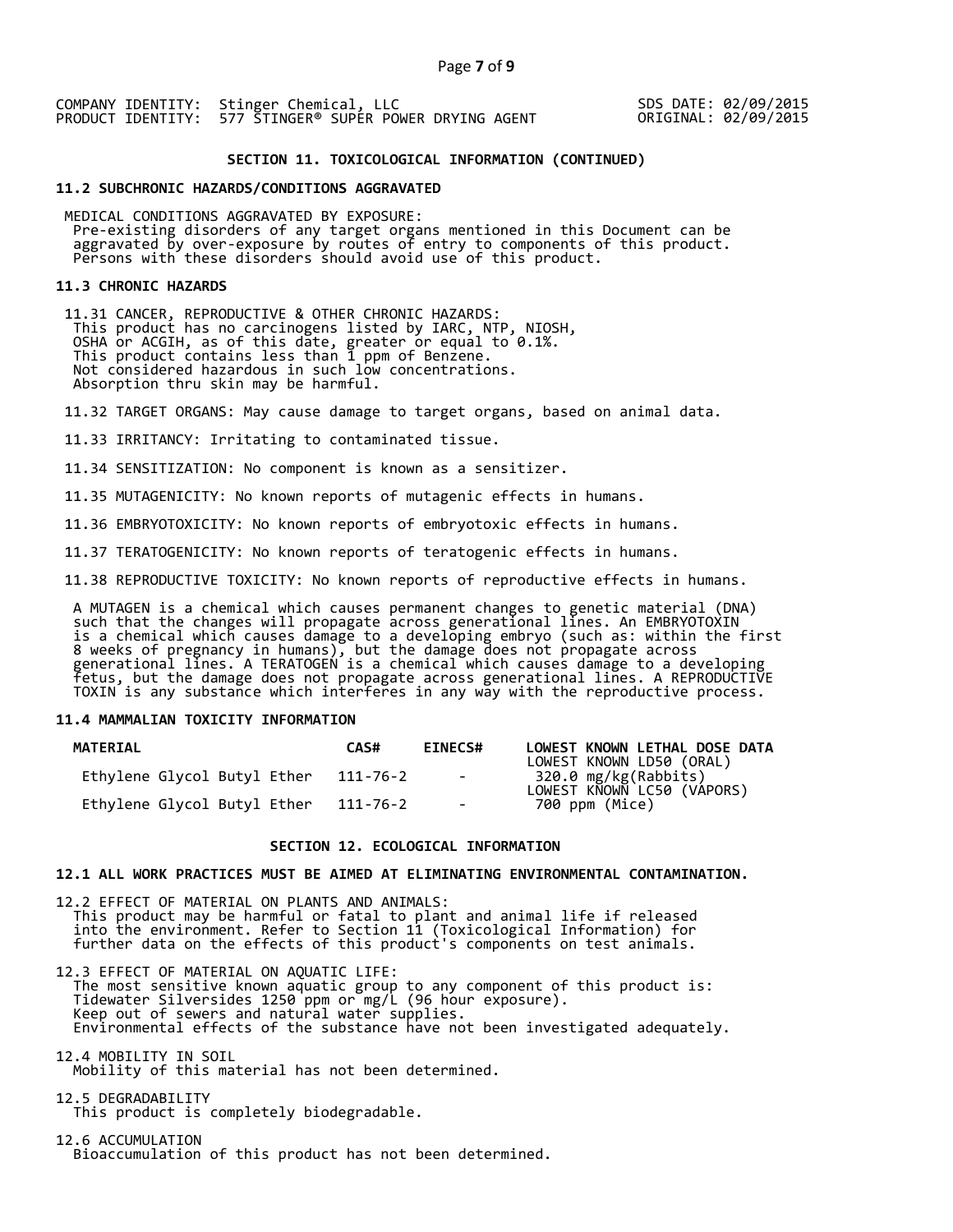# **SECTION 13. DISPOSAL CONSIDERATIONS**

The generation of waste should be avoided or minimized wherever possible. Dispose of surplus and non-recyclable products via a licensed waste disposal contractor. Waste should not be disposed of untreated to the sewer unless fully compliant with the requirements of all authorities with jurisdiction. Waste packaging should be recycled. Incineration or landfill should only be considered when recycling is not feasible. This material and its container must be disposed of in a safe way. Care should be taken when handling emptied containers that have not been cleaned or rinsed out. Empty containers and liners may retain some product residues. Vapor from some product residues may create a highly flammable or explosive atmosphere inside the container. **DO NOT PRESSURIZE, CUT, WELD, BRAZE, SOLDER, DRILL, GRIND, OR EXPOSE USED CONTAINERS TO HEAT, FLAME, SPARKS, STATIC ELECTRICITY, OR OTHER SOURCES OF IGNITION. THEY MAY BURST AND CAUSE INJURY OR DEATH.** Avoid dispersal of spilled material and runoff and contact with soil, waterways, drains and sewers. Processing, use or contamination may change the waste disposal requirements. Do not dispose of on land, in surface waters, or in storm drains. Waste should be recycled or disposed of in accordance with regulations. Large amounts should be collected for reuse or consigned to licensed hazardous waste haulers for disposal. **ALL DISPOSAL MUST BE IN ACCORDANCE WITH ALL FEDERAL, STATE, PROVINCIAL, AND LOCAL REGULATIONS. IF IN DOUBT, CONTACT PROPER AGENCIES.** 

### **SECTION 14. TRANSPORT INFORMATION**

MARINE POLLUTANT: No DOT/TDG SHIP NAME: NON-BULK: NOT REGULATED

BULK: NA1993, Combustible liquid, N.O.S., (contains: Butoxyethanol), PG-III Combustible liquid. Not DOT regulated on trucks in containers of < 119 gallons.

DRUM LABEL: None (Combustible Liquid)<br>IATA / ICAO: Not Regulated<br>IMO / IMDG: Not Regulated Not Regulated Not Regulated EMERGENCY RESPONSE GUIDEBOOK NUMBER: 128

# **SECTION 15. REGULATORY INFORMATION**

# **15.1 EPA REGULATION:**

 **SARA SECTION 311/312 HAZARDS: Acute Health, Chronic Health, Fire** 

All components of this product are on the TSCA list. SARA Title III Section 313 Supplier Notification This product contains the indicated <\*> toxic chemicals subject to the reporting requirements of Section 313 of the Emergency Planning & Community Right-To-Know Act of 1986 & of 40 CFR 372. This information must be included in all MSDSs that are copied and distributed for this material.

| SARA TITLE III INGREDIENTS | CAS# | <b>EINECS#</b> | WT% (REG.SECTION) RQ(LBS) |      |
|----------------------------|------|----------------|---------------------------|------|
| *2-Butoxyethanol           |      |                |                           | None |

# **15.2 STATE REGULATIONS:**

 CALIFORNIA SAFE DRINKING WATER & TOXIC ENFORCEMENT ACT (PROPOSITION 65): This product contains no chemicals known to the State of California to cause cancer or reproductive toxicity.

# **15.3 INTERNATIONAL REGULATIONS**

 The identified components of this product are listed on the chemical inventories of the following countries:

 Australia (AICS), Canada (DSL or NDSL), China (IECSC), Europe (EINECS, ELINCS), Japan (METI/CSCL, MHLW/ISHL), South Korea (KECI), New Zealand (NZIoC), Philippines (PICCS), Switzerland (SWISS), Taiwan (NECSI), USA (TSCA).

### **15.4 CANADA: WORKPLACE HAZARDOUS MATERIALS INFORMATION SYSTEM (WHMIS)**

 B3: Combustible Liquid. D2B: Irritating to skin / eyes.

 This product was classified using the hazard criteria of the Controlled Products Regulations (CPR). This Document contains all information required by the CPR.